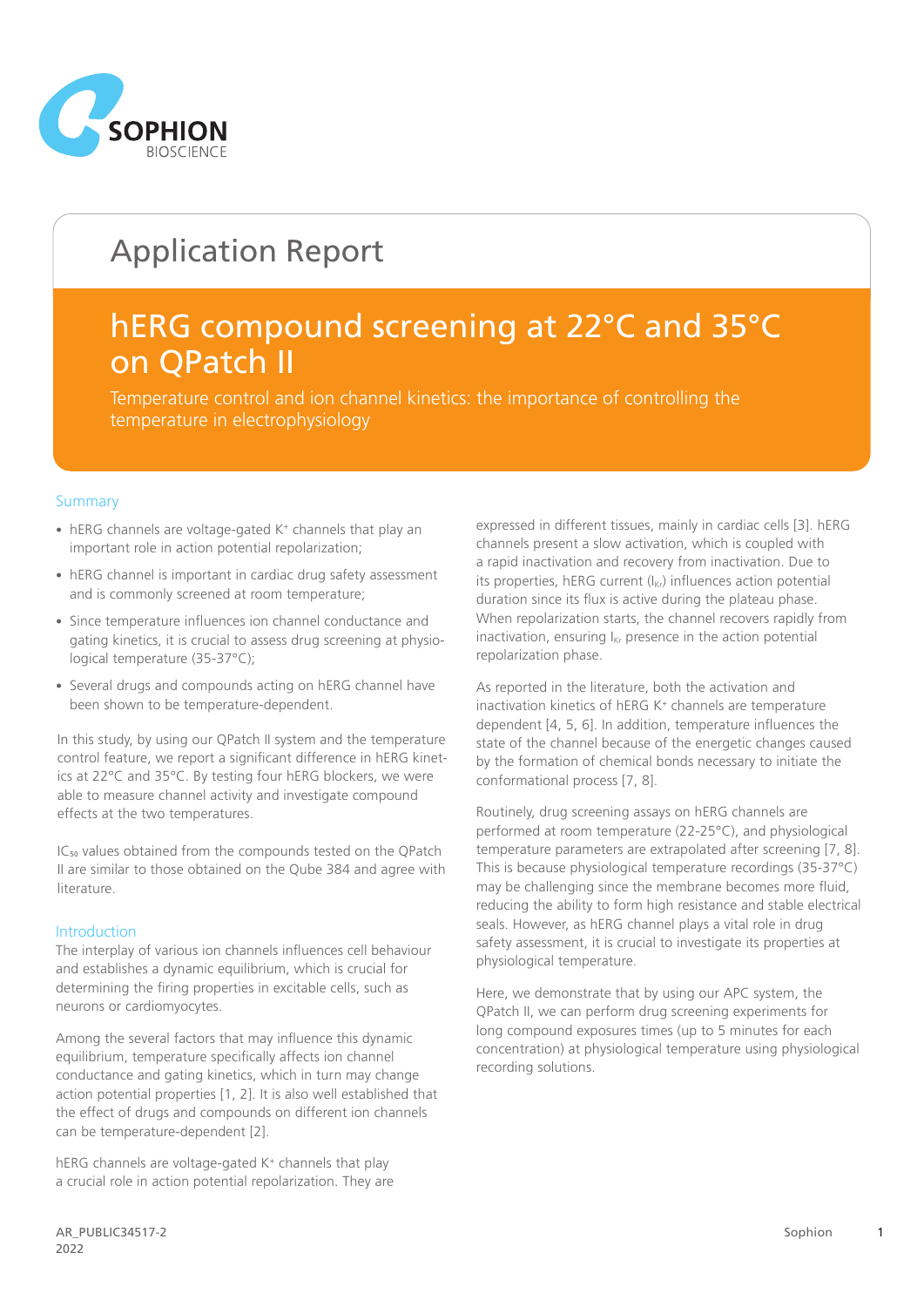#### Results and discussion

Performing hERG experiments at 22°C and 35°C Although conducting hERG experiments at room temperature might be expected to give more long-lasting experiments, compared to physiological temperature, success rate values were comparable between the two temperatures (up to 60%) when applying the following filters (Figure 1):

- $R_{\text{mem}} > 100 \text{ M}\Omega$ ;
- 4 pF  $<$  C<sub>slow</sub>  $>$  35 pF;
- Baseline hERG current > 200 pA



**Fig. 1:** Success rate comparison between 22°C (left) and 35°C (right). Values are given as average ± standard error of the mean (SEM). Completed experiments are calculated as experiments completed/experiments started; success rate w filters include incomplete experiments and is calculated with the filters mentioned above. **Fig. 2: hERG current comparison at 22°C (black) and 35°C (red).** (A)

#### hERG current kinetics at 22°C and 35°C

Current parameters differed between the two temperatures (Table 1 and Figure 2), as reported in literature [4, 5, 6]. Statistical comparison of temperature-dependent effect was performed using an unpaired t-test. As shown in Table 1, the activation and the tail current density were significantly higher (P<0.0001) at 35°C compared to 22°C; the current tau decay was faster at 35°C and significantly different (P<0.0001) compared to 22°C (Table 1).

Cslow values (pF) were slightly lower at 35°C compared to 22°C. This difference might be explained by changes in lipid composition at high temperatures (less dense lipids and more fluid membranes), which could influence cell capacitance [9]. Since our external solution is hyperosmotic and high temperatures also affect osmolarity [10], the consequent faster water molecules movement across the membrane could also explain the difference observed in cell capacitance.

Table 1: hERG channel properties at 22°C and 35°C. Values are presented as average ± SEM.

| <b>Temperature</b>                 | $22^{\circ}$ C   | $35^\circ$ C       |
|------------------------------------|------------------|--------------------|
| No. of experiments                 | 143              | 140                |
| $C_{slow}$ (pF)                    | $15.6 \pm 0.4$   | $11.0 \pm 0.4$     |
| Activation current (pA)            | $63.5 \pm 8.2$   | $654.7 \pm 40.9$   |
| Activation current density (pA/pF) | $4.3 \pm 0.5$    | $64.0 \pm 3.5$     |
| Tail current (pA)                  | $443.9 \pm 16.6$ | $601.1 \pm 28.3$   |
| Tail current density (pA/pF)       | $29.6 \pm 1.0$   | $58.9 \pm 2.8$     |
| Current Tau decay (ms)             | $1480.7 + 56.9$  | $1027.7 \pm 245.6$ |



Activation current density; (B) tail current density (C) current tau decay; (D) representative current traces. Unpaired t-test p<0.0001\*\*\*\*. Values are presented as average ± SEM.

#### hERG pharmacology at 22°C and 35°C

Four-point cumulative concentration-response experiments were performed with four hERG blockers (cisapride, quinidine, verapamil, and erythromycin). All compounds tested successfully at 22°C and 35°C, and among these compounds, only erythromycin blocked hERG in a temperature-dependent manner (Figure 4). Grouped Hill-fits were created to determine  $IC_{50}$  values, shown in Table 2.

#### Cisapride

As reported in literature [6, 11, 12, 13, 14],  $IC_{50}$  values of cisapride showed an equally potent concentration-dependent inhibition at 22 $^{\circ}$ C (IC<sub>50</sub>: 0.048 µM) and 35 $^{\circ}$ C (IC<sub>50</sub>: 0.053 µM). Both IC<sub>50</sub> values are in good agreement with previously reported data on our other APC system, the Qube [15].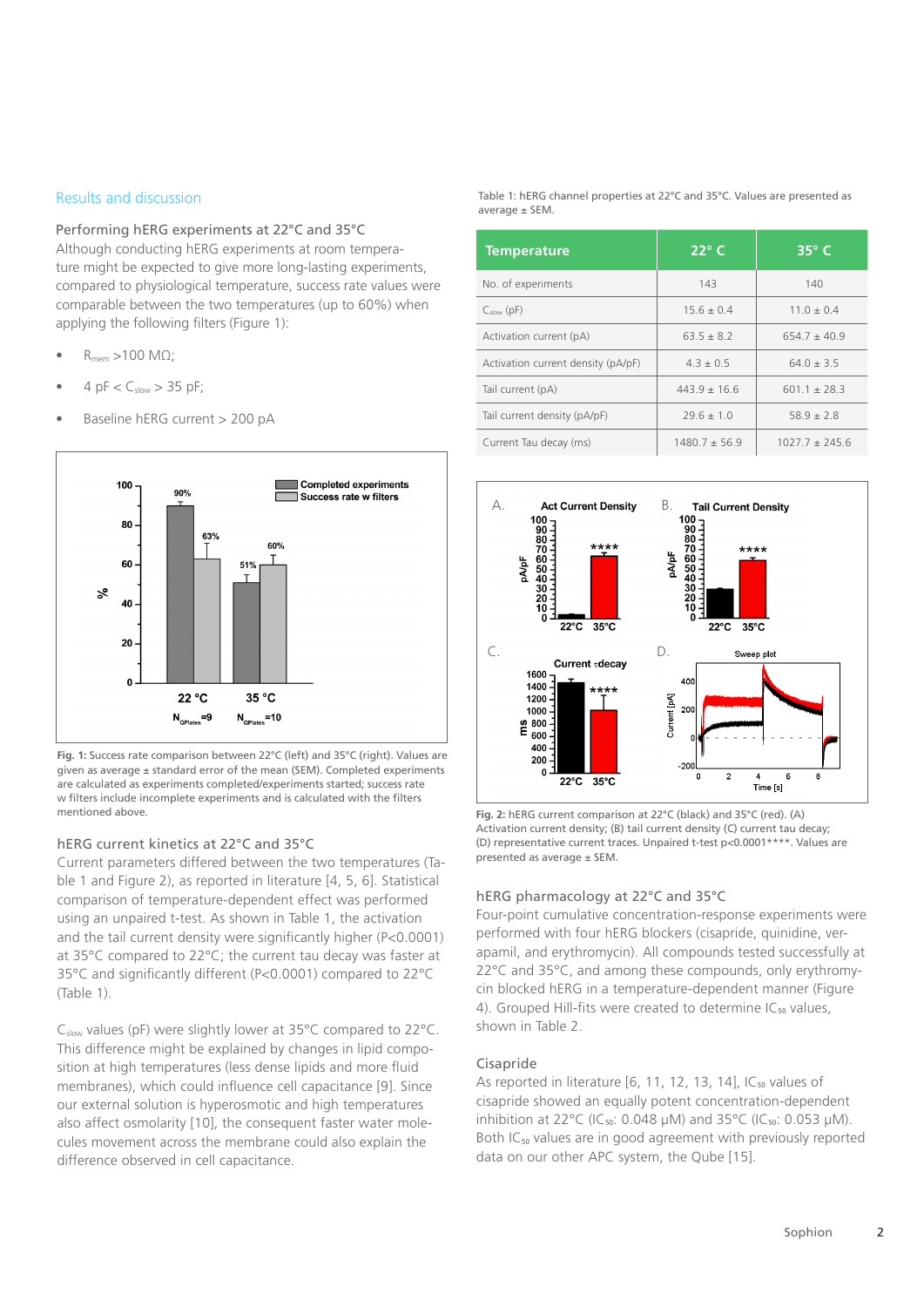#### Quinidine

Quinidine IC50 values (22°C: 0.975 µM, 35°C: 1.047 µM) were in agreement with literature [6, 12, 14] at both temperatures, with no temperature-dependent effects.

#### Verapamil

Verapamil IC<sub>50</sub> values at 22°C (IC<sub>50</sub>: 0.864 µM) were in agreement with literature [6, 12, 13, 14], but the reported values at 35°C (IC<sub>50</sub>: 1.697 µM) were slightly higher than literature. No temperature-dependent effects were observed.

### Erythromycin

Erythromycin exhibited increased potency at 35°C (IC<sub>50</sub>: 170.9  $\mu$ M at 35°C compared to IC<sub>50</sub>:  $>>$ 300  $\mu$ M at 22°C). This has also been previously reported in literature, supported by the notion that transmembrane movement of erythromycin is temperature-sensitive  $[6, 12, 13]$ . IC<sub>50</sub> values at both temperatures were also similar to values obtained on Qube [15].



**Fig. 3:** Hill-fits showing compound effect at 22°C (black) and 35°C (red). (a) cisapride; (b) quinidine; (c) verapamil; (d) erythromycin. Peak tail currents were normalized to the  $2^{nd}$  compound addition, in this case, saline control. Hill coefficient was fixed to 1. Values are presented as average ± SEM.

Table 2: IC<sub>50</sub> values of four hERG blockers at 22°C and 35°C. References 12 and 14 include data at 22-24°C; References 6, 11 and 13 include data at 22°C and 35°C. Reference 15 includes data from Qube 384.

| <b>Compound</b><br>name |                | $IC_{\scriptscriptstyle{en}}$ values (µM)<br>on QPatch II | <b>Fold change</b><br>$(IC_{50} 22^{\circ}C/IC_{50} 35^{\circ}C)$ | $IC_{50}$ values (µM) on<br>Qube 384 |                | Literature IC <sub>so</sub> values<br>(µM) |                   | <b>Literature</b> |
|-------------------------|----------------|-----------------------------------------------------------|-------------------------------------------------------------------|--------------------------------------|----------------|--------------------------------------------|-------------------|-------------------|
|                         | $22^{\circ}$ C | $35^{\circ}$ C                                            |                                                                   | $18^{\circ}$ C                       | $34^{\circ}$ C | $20-22$ °C                                 | $35-37^{\circ}$ C |                   |
| Cisapride               | 0.048          | 0.053                                                     | 0.9                                                               | 0.123                                | 0.014          | $0.02 - 0.16$                              | $0.02 - 0.2$      | 6, 11, 12, 13, 15 |
| Quinidine               | 0.975          | 1.047                                                     | 0.9                                                               | <b>NN</b>                            | <b>NN</b>      | $0.2 - 0.9$                                | 0.8               | 6, 12, 14         |
| Verapamil               | 0.864          | 1.697                                                     | 0.5                                                               | <b>NN</b>                            | <b>NN</b>      | $0.25 - 0.45$                              | 0.37              | 6, 12, 13, 14     |
| Erythromycin            | >>300          | 170.994                                                   | <b>NN</b>                                                         | >>600                                | 55             | 1410                                       | 199-387           | 6, 12, 13, 15     |